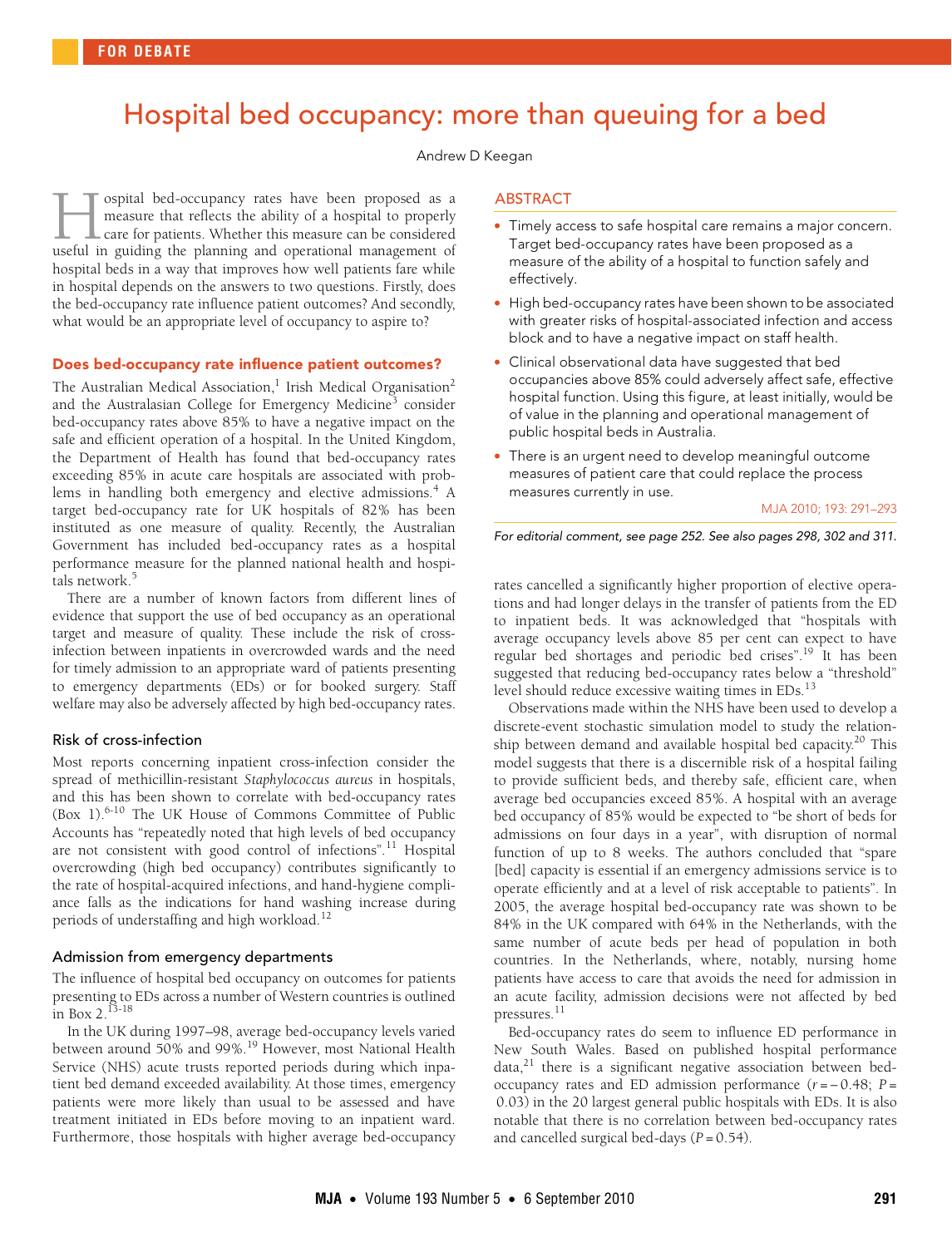<span id="page-1-6"></span>

| 1 Effect of hospital bed-occupancy rate on methicillin-<br>resistant Staphylococcus aureus (MRSA) infection rates |                                                                                                                                             |  |
|-------------------------------------------------------------------------------------------------------------------|---------------------------------------------------------------------------------------------------------------------------------------------|--|
| Country                                                                                                           | Comment on MRSA infection rate                                                                                                              |  |
| <b>Northern</b><br>Ireland <sup>6</sup>                                                                           | Related to bed-occupancy rate and inpatient bed<br>turnover interval.                                                                       |  |
| United<br>Kingdom <sup>/</sup>                                                                                    | Related to bed-occupancy rate.                                                                                                              |  |
| IJK <sup>8</sup>                                                                                                  | Related to bed-occupancy rate. Additional ward beds<br>related to increased infection rate, even with increased<br>staffing.                |  |
| Malta <sup>9</sup>                                                                                                | Increased in medical wards with $>100\%$ occupancy.                                                                                         |  |
| $IJK^{10}$                                                                                                        | Related to bed-occupancy rate. 10.3% increase in<br>infection rate for occupancy $> 90\%$ compared with<br>infection rate at 84% occupancy. |  |

## Risks to staff welfare

Risks to staff resulting from hospital overcrowding are equally concerning. Risk of hospital-acquired infection is not restricted to patients. Staff mental health may also be impacted by overcrowding. A significant association has been shown between high hospital bed-occupancy rates and the initiation of antidepressant therapy among nursing and medical staff at 16 Finnish hospitals.<sup>[22](#page-2-9)</sup> In this study, occupancy rates above 85% represented exposure to excess bed occupancy. A trend of increasing antidepressant use corresponded to occupancy levels above 85%, and became significant at occupancy rates more than 10 percentage points in excess of this level (hazard ratio, 1.7). There was a significant dose– response-type pattern to the association (*P* = 0.013). Excess bed occupancy was more common in internal medicine than in surgical wards.

### What is an appropriate level of occupancy?

It appears that hospital bed-occupancy rates are a measure of hospital performance — but what level is optimal? Bain et  $al<sup>23</sup>$  $al<sup>23</sup>$  $al<sup>23</sup>$ argue that the application of a single level of "ideal or safe occupancy" oversimplifies the modelling of hospital throughput. They call for further study to gain a better understanding of the processes involved in the generation of long waiting lists and access block. Their logic is sound in relation to that aspect of the bed-occupancy debate, but the literature shows that patient movements into and through a hospital are not the only events influenced by bed occupancy.

Overall, there is sufficient evidence to support the contention that bed-occupancy rates provide a useful measure of a hospital's ability to provide high-quality patient care. An 85% target is a reasonable starting point that may need to change over time and between facilities. However, before we can make significant advances in improving patient outcomes there must be a shift away from the reliance on administrative and process measures, such as length of stay and waiting lists, currently in use as proxy indicators of efficiency and quality. There are very few true patient outcome measures available to assess the function of the health care system. We have much to do just to establish and validate such measures, and, until we do, we are dependent on best-guess (albeit roughguess) processes. We are incapable of measuring what we really need to know, and, even if we could, we are constrained by a

<span id="page-1-7"></span>

| 2 Effect of hospital bed-occupancy rate on patients<br>presenting to the emergency department |                                                                                                                                                               |
|-----------------------------------------------------------------------------------------------|---------------------------------------------------------------------------------------------------------------------------------------------------------------|
| Country                                                                                       | Comment on emergency department effect                                                                                                                        |
|                                                                                               | England <sup>13</sup> Increased access block (AB).                                                                                                            |
|                                                                                               | Canada <sup>14</sup> Increased AB, especially with bed-occupancy rate<br>above 90%. Delay in patients reaching an appropriate<br>inpatient bed.               |
|                                                                                               | Australia <sup>15</sup> Increased AB and length of hospital stay.                                                                                             |
|                                                                                               | Australia <sup>16</sup> Increased AB, especially with bed-occupancy rate<br>above 90%. Bed-occupancy rate did not affect<br>consultation and admission rates. |
|                                                                                               | Australia <sup>17</sup> Increased AB and in-hospital mortality.                                                                                               |
| United<br>States <sup>18</sup>                                                                | Bed-occupancy rates above 80% progressively delayed<br>discharge and admission to a ward.                                                                     |

system that probably could not respond. Proper quality improvement would require monitoring and appropriate adjustment of the provision of health services. Political, community and personal patient preferences and expectations make this all the more difficult.

### Competing interests

I am a board member of the Australian Medical Association (NSW).

### Author details

Andrew D Keegan, MB BS, FRACP, PhD, Adjunct Associate Professor,<sup>1</sup> and Gastroenterologist<sup>2</sup>

1 Sydney Medical School, University of Sydney, Sydney, NSW.

2 Nepean Hospital, Sydney, NSW.

Correspondence: adkeegan@pnc.com.au

### References

- <span id="page-1-0"></span>1 Australian Medical Association. Quality and safety in public hospitals — 2006. Canberra: AMA, 2006. http://www.ama.com.au/node/2540 (accessed Apr 2010).
- <span id="page-1-1"></span>2 Irish Medical Organisation. Position statement on acute hospital bed capacity (March 2005). Dublin: IMO, 2005.
- <span id="page-1-2"></span>3 Forero R, Hillman K. Access block and overcrowding: a literature review. Prepared for the Australasian College for Emergency Medicine. Sydney: Simpson Centre for Health Services Research, South Western Sydney Clinical School, University of New South Wales, 2008.
- <span id="page-1-3"></span>4 Department of Health (UK). Shaping the future NHS: long term planning for hospitals and related services. Consultation document on the findings of the national beds inquiry. London: Department of Health, 2000.
- <span id="page-1-4"></span>5 Australian Government Department of Health and Ageing. A national health and hospitals network for Australia's future. Canberra: Commonwealth of Australia, 2010. http://www.yourhealth.gov.au/internet/yourhealth/publishing.nsf/Content/nhhn-report-toc/\$FILE/NHHN%20- %20Full%20report.pdf (accessed Jul 2010).
- <span id="page-1-5"></span>6 JB Cunningham, WG Kernohan, R Sowney. Bed occupancy and turnover interval as determinant factors in MRSA infections in acute settings in Northern Ireland: 1 April 2001 to 31 March 2003. J Hosp Infect 2005; 61: 189-193.
- 7 MA Borg. Bed occupancy and overcrowding as determinant factors in the incidence of MRSA infections within general ward settings. J Hosp Infect 2003; 54: 316-318.
- 8 CC Kibbler, A Quick, AM O'Neill. The effect of increased bed numbers on MRSA transmission in acute medical wards. J Hosp Infect 1998; 39: 213-219.
- 9 Borg MA, Suda D, Scicluna E. Time-series analysis of the impact of bed occupancy rates on the incidence of methicillin-resistant Staphylococcus